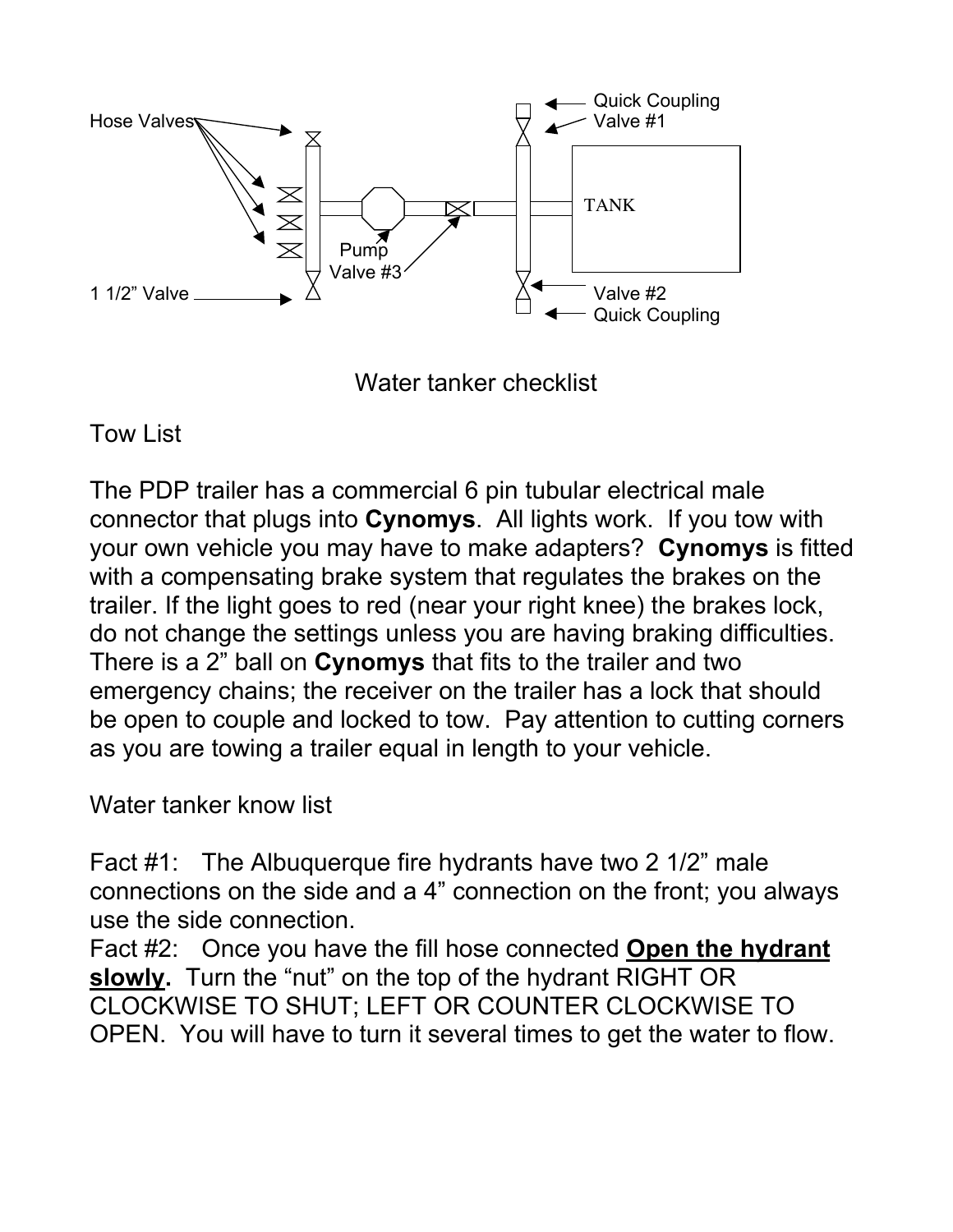BEWARE: the water is under a lot of pressure. If the fill hose is connected mechanically to the water tanker be prepared for some jumping in the hose and leakage; if you are holding the fill hose in the tanker be prepared for a surge.

Fact #3: The water meter has a 2 1/2" female connection to connect it to the fire hydrant side connection. Obscene as it may be, stick it between your legs and turn the connection until it is snug (rightytighty, lefty-loosey). It is bulky and your legs will steady it to allow you to align and tighten it.

Fact #4: The water meter has a 2 1/2" male hose connection to which one connects the fill hose. The meter has a gate valve which should be left open.

Fact #5: **You must have a fill hose with a 2 1/2" female screw coupling to transfer the water from the hydrant to the water tanker.**

Fact #6: **You must use one (there are 4) of the 3/4" garden hose adapters on the discharge header of the pump to attach the flushing hose.**

Fact #7: If you need lots of water use the 1 1/2" outlet and the 1 1/2" fire hose & nozzle.

## **Water tanker definitions:**

Fire Hydrant: The things dogs piss on and from which you will get water

Hydrant Wrench: A five sided device that fits over the hydrant nut and side caps. It is at the end of a short run of rod (which can be tightened to the hydrant nut) to allow you to undo the side caps and open the hydrant. A pipe wrench will do. **DO NOT LEAVE OURS AT THE SITE.**

Fill Hose: The hose that attaches to the water meter and conducts water to the tanker. THIS HOSE MUST HAVE A 2 1/2" FEMALE SCREW CONNECTION ON ONE END TO HOOK TO THE WATER METER OR HYDRANT. ON THE PDP HOSE, THE OTHER END IS A QUICK CONNECT WHICH GOES TO THE COUPLING ON EITHER SIDE OF THE TANK.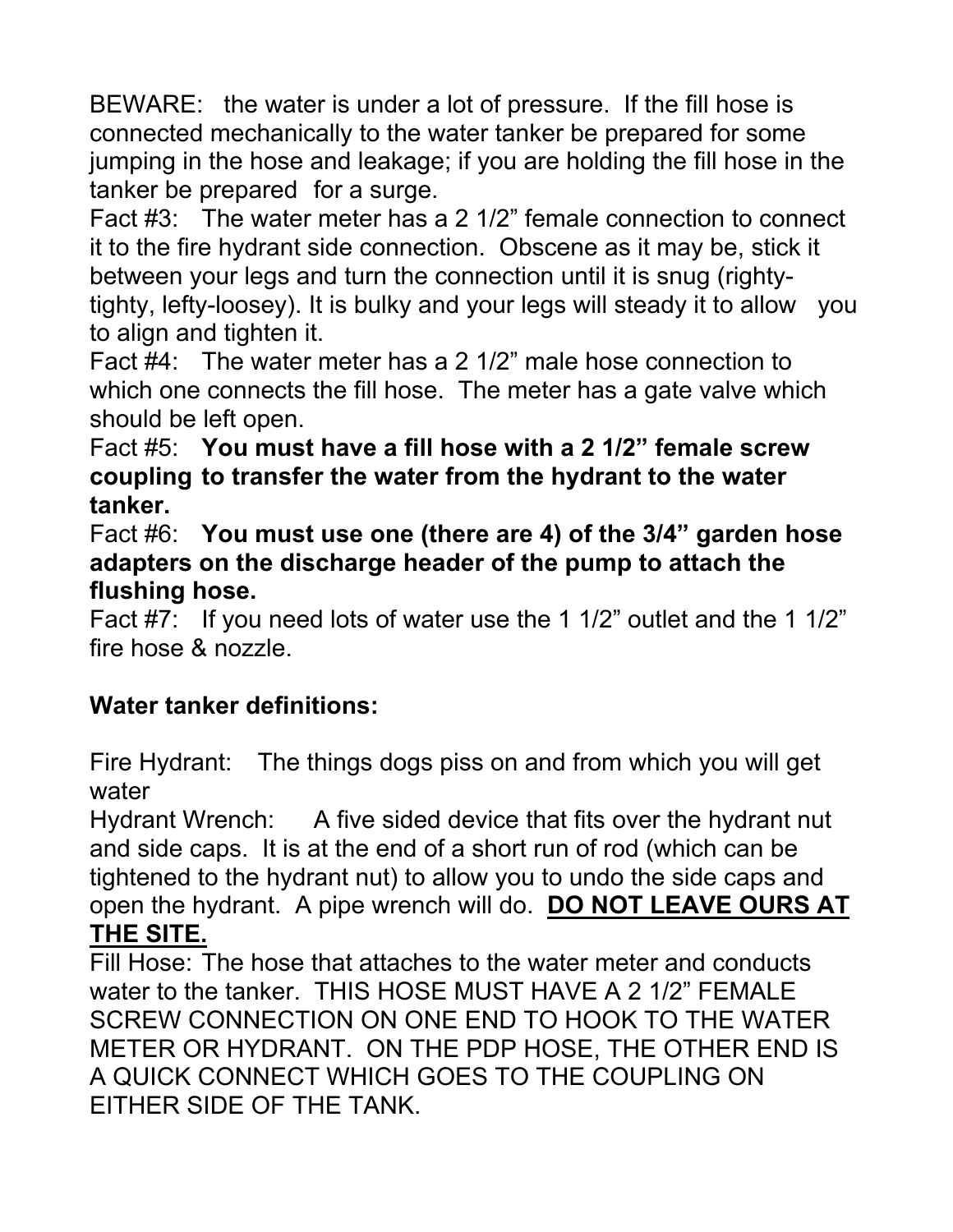Spray hose: Attaches to the 1 1/2 valve for lots of water. Gas Can: A vessel that holds gasoline; you will need one to refill the gas tank; We have one so there is no need to rent one. But you will need it to refill the gas tank, so ensure that it has gasoline in it.

## **Final Check List:**

What you need to have as a minimum:

- The water tanker; safety chains all connected.
- Electrical cable connected.
- A fill hose with a 2 1/2" female screw connection to connect to the water meter or water hydrant and mechanically connects to the water tanker.
- A garden hose to connect to one of the hose outlets on the discharge header.
- Paperwork (water meter permit minimum, permission from the site owner and federal permits).
- Full tank of gas for the pump.
- Stick your arm out the window and get the contractor attitude, cut off anyone you want, you are on a mission…

## **Water Tanker Fill:**

Remember I've warned you about the surge.

- You have your paper work, right? The permit??
- Pull up to a hydrant, leaving enough room for the hose to extend…
- Remove one of the side caps with the hydrant wrench.
- Hook up the meter (or 3" fill hose if you are "liberating") to the hydrant.
- Hook up the fill hose to the meter and to the water tanker to one of the two couplings depending on which side of the tank the hydrant is on.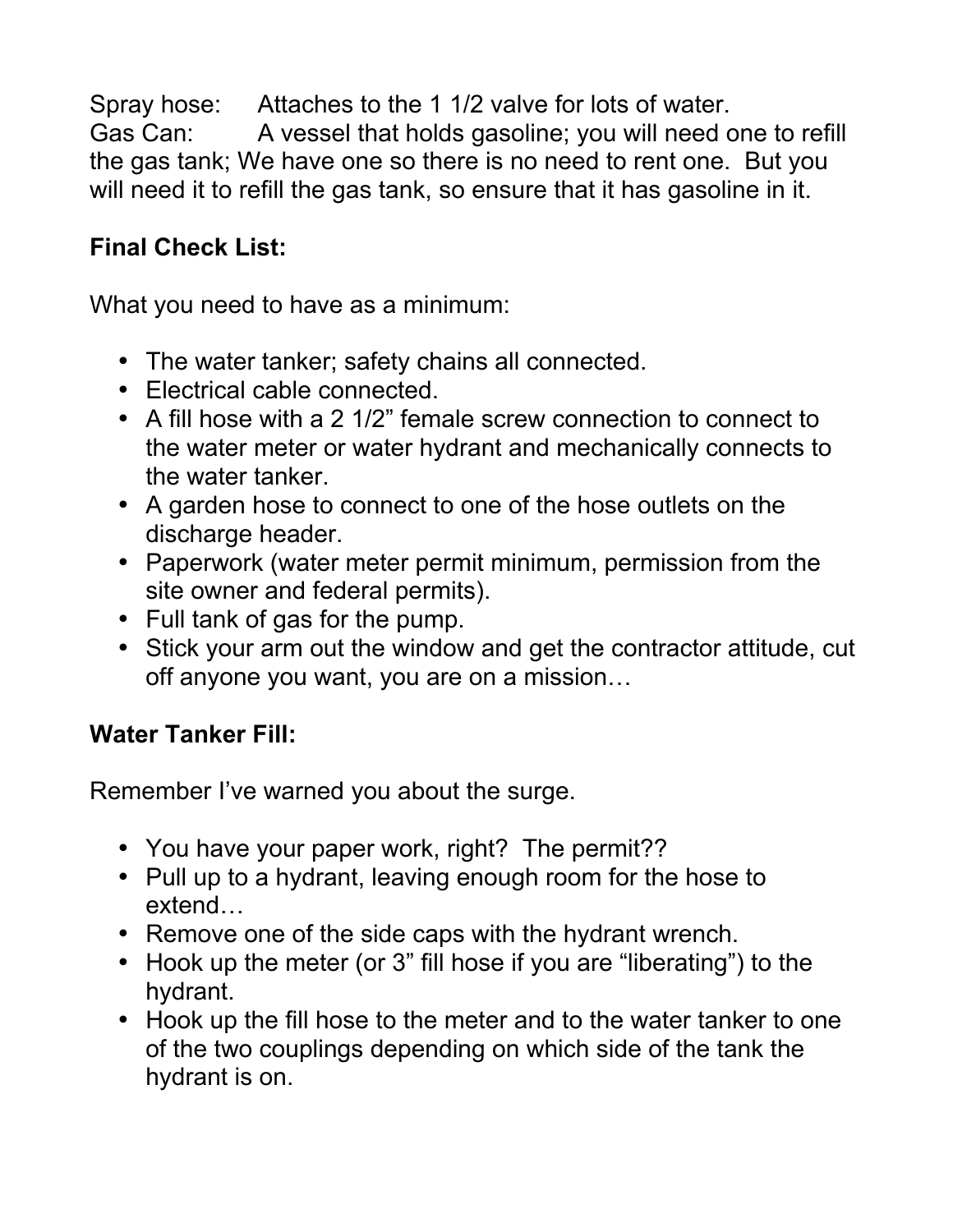- Open either valve #1 or valve #2, depending on which one you are connected to; close valve #3. Open the hydrant nut slowly.
- Fill tanker (start adding soap as you fill, 7 quarts of biodegradable soap for 500 gallons).
- Shut hydrant valve when full; shut valve #1 or #2 depending on which you used.
- Disconnect hoses.
- Disconnect meter.
- Put on end cap and tighten.
- Roll up hose.
- Return tools, hose and meter, to the vehicle and head to the site.

## **On site start up:**

- Hook up the garden hose to one of the outlets on the pump header and open the valve.
- Open Valve #3.
- Check the oil and gas in pump top up as needed. (CHECK THE OIL EVERY TIME YOU ADD GASOLINE).
- Turn on the gas to the engine (refer to pump spec sheets if needed).
- Prime the pump if you need to (usually not) There is a vent screw in the top of the pump casing.
- Push speed control to about 1/2 throttle (at 0 throttle it turns the motor off).
- Open the choke if you need to (usually not if warm).
- Pull the starter cord and start the pump.
- Once it starts, close the choke (if you used it).
- Adjust the speed using the throttle control.
- Start flushing.

WARNING: Do not run the pump at full throttle; you will be turning the water on and off as you flush using the hose nozzle and "dead heading" the pump is bad for it. You can get plenty of water at 3/4 open; if you insist on running it at full throttle you will need to run a second hose from one of the other hose outlets on the header, back